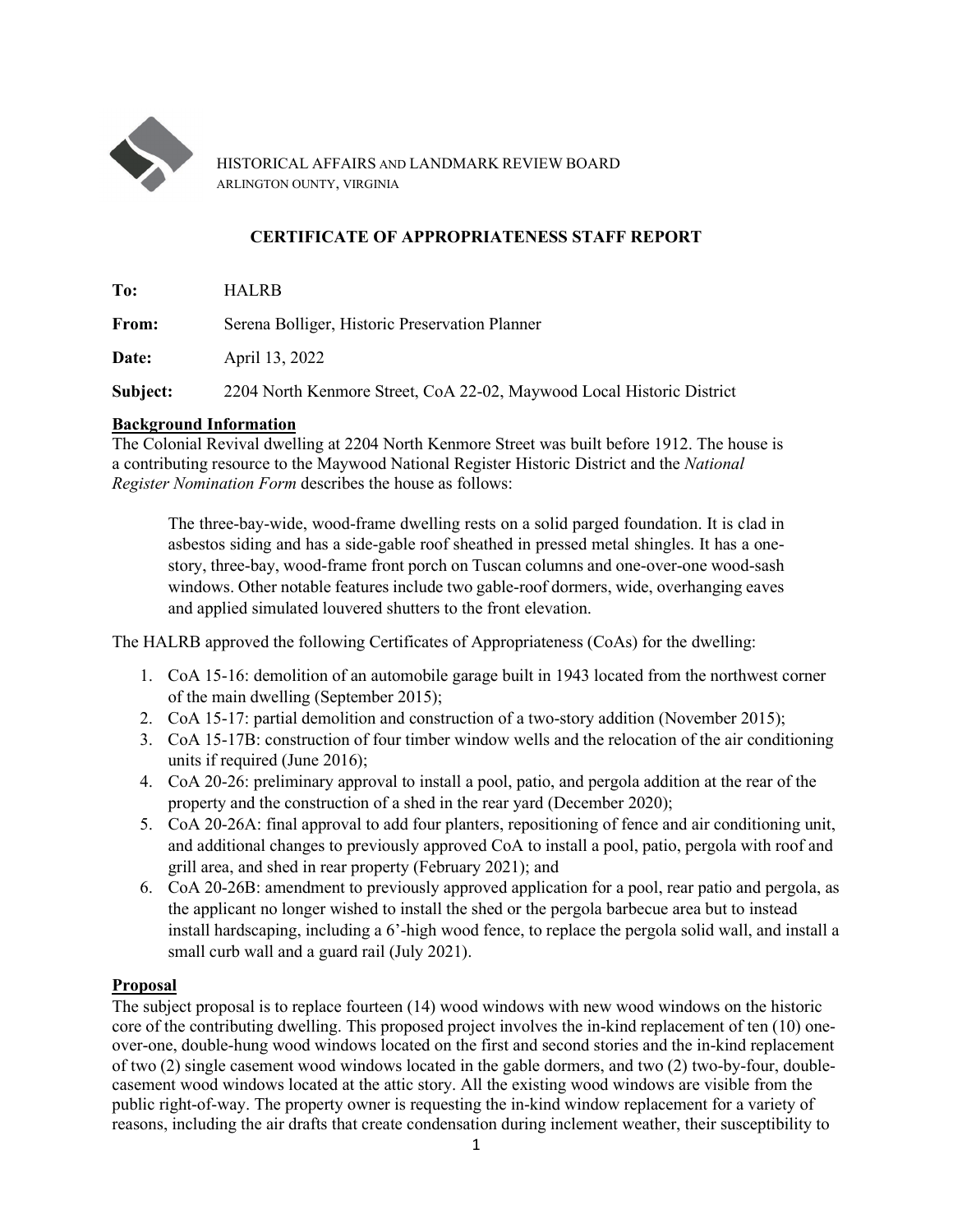insect infestation, and their lack of energy efficiency when compared to modern standards. The Historic Preservation Program (HPP) staff could not ascertain whether the fourteen (14) windows date to the Period of Significance for the Maywood Historic District (1906-1941).

### **DRC Review**

The Design Review Committee (DRC) first considered this case at its February 2, 2022, virtual meeting. The applicant presented an overview of the proposal and a scope of work for the window replacement provided by Marvin Windows. The DRC requested that the HPP staff visit the property and provide a condition report of the existing windows because the condition of the windows was unknown. The DRC also requested that the property owner contact a window restoration company to provide other options beyond an in-kind replacement. The HPP staff conducted a window survey on February 10, 2022.

The application returned to the DRC at its March 2, 2022, virtual meeting. The property owners provided a summary of a discussion they had with Mozer Works, Inc., generally explaining what it would take to restore the existing windows. The HPP staff gave a summary of their recent window survey and explained that the windows were in good condition but needed maintenance and weatherproofing at a minimum. Recognizing that this request to replace the existing wood windows with in-kind replacements could create a precedent in the Maywood Local Historic District (LHD), the DRC recommended that this application be placed on the Discussion Agenda for the March 16, 2022, virtual HALRB public hearing.

The application returned to the DRC at its April 6, 2022, virtual meeting so that the DRC could confirm that the applicants had provided the additional measurements and information requested by the HALRB at the March public hearing. Mr. Wenchel stated that be believed the packet was complete and that the proposed windows were of good quality. The DRC members considered placing this item on the Consent Agenda for the April 20, 2022, virtual HALRB public hearing, but Mr. Davis recommended placing it on the Discussion Agenda instead since it had been widely discussed by the HALRB last month.

#### **Recommendation**

In accordance with both HALRB precedent and the existing guidance in the *Maywood Design Guidelines* regarding window replacement, the HPP staff recommends denial of the subject application. Staff evaluated the windows during a site visit and found that they were in good and sufficient condition to be repaired. Staff recommends at a minimum to weatherproof, clean, and sand/paint the windows where needed. This process could be done on-site with a technical tune-up without having to send the windows to a restoration facility. Traditional zinc weatherstripping also could be installed onsite to reduce air infiltration and improve the operability of the windows. Since the windows cannot be proven to post-date the Period of Significance of the Maywood LHD, staff considers them to be historic material and thereby a character-defining feature of this contributing dwelling.

Therefore, the proposed in-kind replacement of the fourteen (14) wood windows does not meet the intent of Chapter 5: Exterior Renovation of the *Maywood Design Guidelines*, which requires historic windows to be repaired rather than replaced if repair is possible. Additionally, the proposal does not meet *The Secretary of the Interior's Standards for Rehabilitation*, codified as 36 CFR 67.7(b)(6), which states the following concerning the rehabilitation of historic features:

Standard #6: Deteriorated historic features shall be repaired rather than replaced. Where the severity of deterioration requires replacement of a distinctive feature, the new feature shall match the old in design, color, texture, and other visual qualities and, where possible, materials.

If the HALRB disagrees with the staff recommendation and determines that it is appropriate to replace the windows in the subject property, this would be a major policy change and would potentially set a new precedent for the review of future window replacement projects in the Maywood LHD. Thus, if the